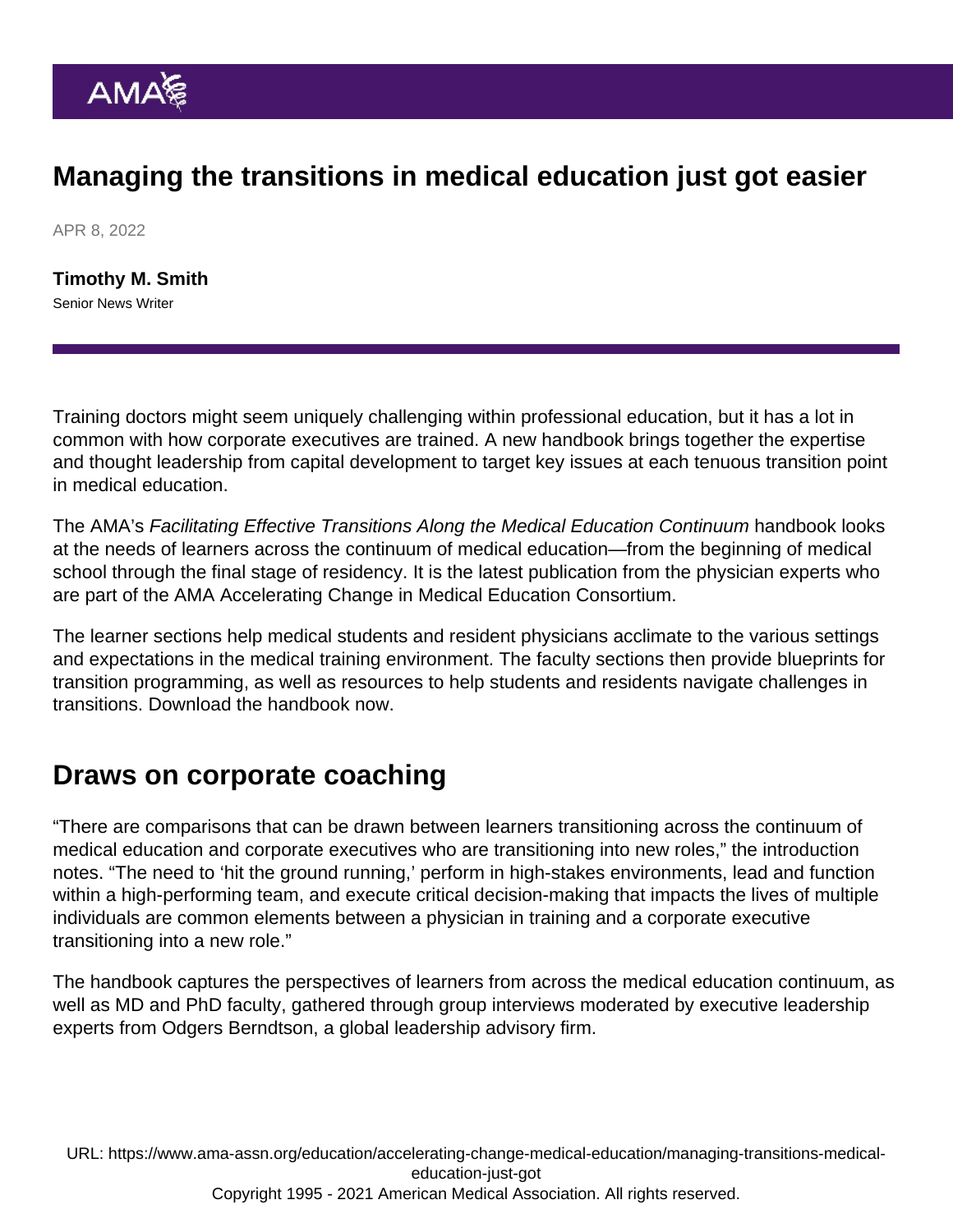## Lessons for all learner levels

The handbook's guidance is broken out according to four stages of transitions: to medical school, to clerkship, to residency and to the role of senior resident. Focusing on success, personal identity and skill acquisition, it describes how to maintain wellness by embracing outside interests and learning to share burdens with others.

Each stage is explored through lessons in the following areas.

Vignettes. These demonstrate some of the ways things can go wrong and how to respond when they do.

Position description. During the transition to medical school, for example, "learners work predominantly in a classroom setting, similar to previous educational experiences. However, learners also begin to develop a professional identity and are becoming members of the health care team, both within the classroom and in the broader community."

Differences between the stages. This can include changes in workload, application of knowledge and skills, personal responsibilities and growth mindset.

Key stakeholder groups. These could be peers, patients, family and friends, as well as residents, attending physicians and other members of the health care team.

Success criteria. Students must know their patients and the medical, psychosocial and system issues with their patients, as well as be able to present succinctly, the handbook notes about the transition to clerkship. "This demonstrates integration of knowledge and recognition of what is important."

Commonly encountered issues. These include [burnout](https://www.ama-assn.org/topics/physician-burnout) and disorganization outside of work, including [in resident and student finances](https://www.ama-assn.org/residents-students/resident-student-finance). The handbook also proposes solutions.

Desired outcomes. For example, "the first year resident should focus on gradually developing the skill set for the next stage in their training by anticipating potential problems, formulating contingency plans, triaging patients appropriately, managing a broad range of medical emergencies, and educating others while maintaining healthy well-being in all dimensions of their daily life."

## Guidance for faculty too

URL: [https://www.ama-assn.org/education/accelerating-change-medical-education/managing-transitions-medical](https://www.ama-assn.org/education/accelerating-change-medical-education/managing-transitions-medical-education-just-got)[education-just-got](https://www.ama-assn.org/education/accelerating-change-medical-education/managing-transitions-medical-education-just-got) Copyright 1995 - 2021 American Medical Association. All rights reserved.